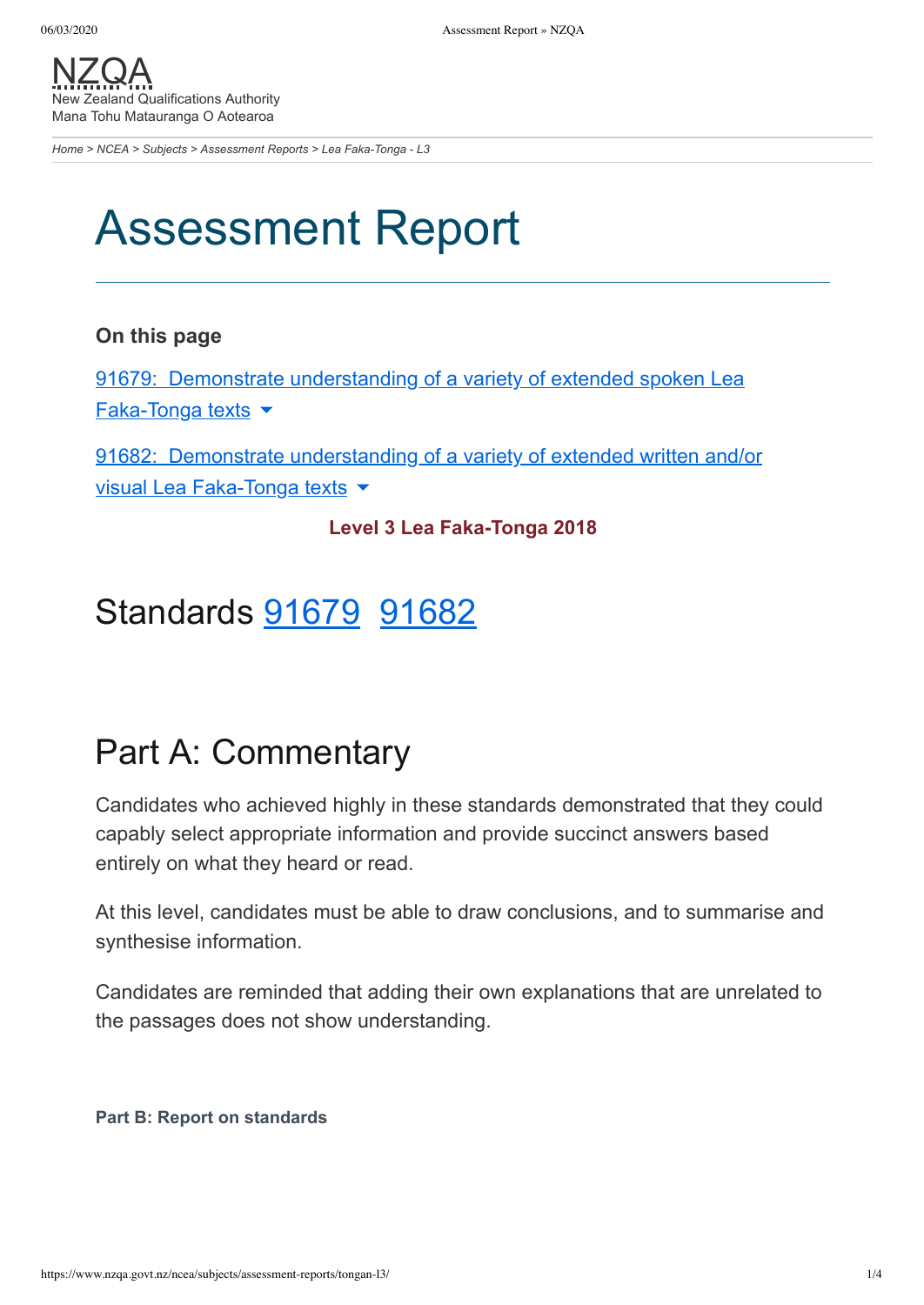# 91679: Demonstrate understanding of a variety of extended spoken Lea Faka-Tonga texts

Candidates who were awarded **Achievement** commonly:

- demonstrated basic understanding, including some details from the listening passages to support their ideas
- provided only brief explanations
- used their imagination, unsuccessfully, to fill in the gaps in their understanding
- wrote a lot of information in the hope that some of the information was relevant and accurate
- were unfamiliar with some level 3 vocabulary.

Candidates whose work was assessed as **Not Achieved** commonly:

- showed no or limited understanding of the listening passages
- were unfamiliar with basic level 3 vocabulary, and many simple words from levels 1 and 2.

Candidates who were awarded **Achievement with Merit** commonly:

- made use of reading time and read questions carefully, making good use of the listening notes page
- selected relevant information and ideas from the passages and communicated them clearly
- explained their answers, but missed some fine details
- demonstrated clear understanding of vocabulary and language features
- supported their answers with details or reasons based on the passages.

Candidates who were awarded **Achievement with Excellence** commonly:

- provided succinct answers that directly answered the questions
- supplied detailed reasoning, with no irrelevant facts or opinions from their general knowledge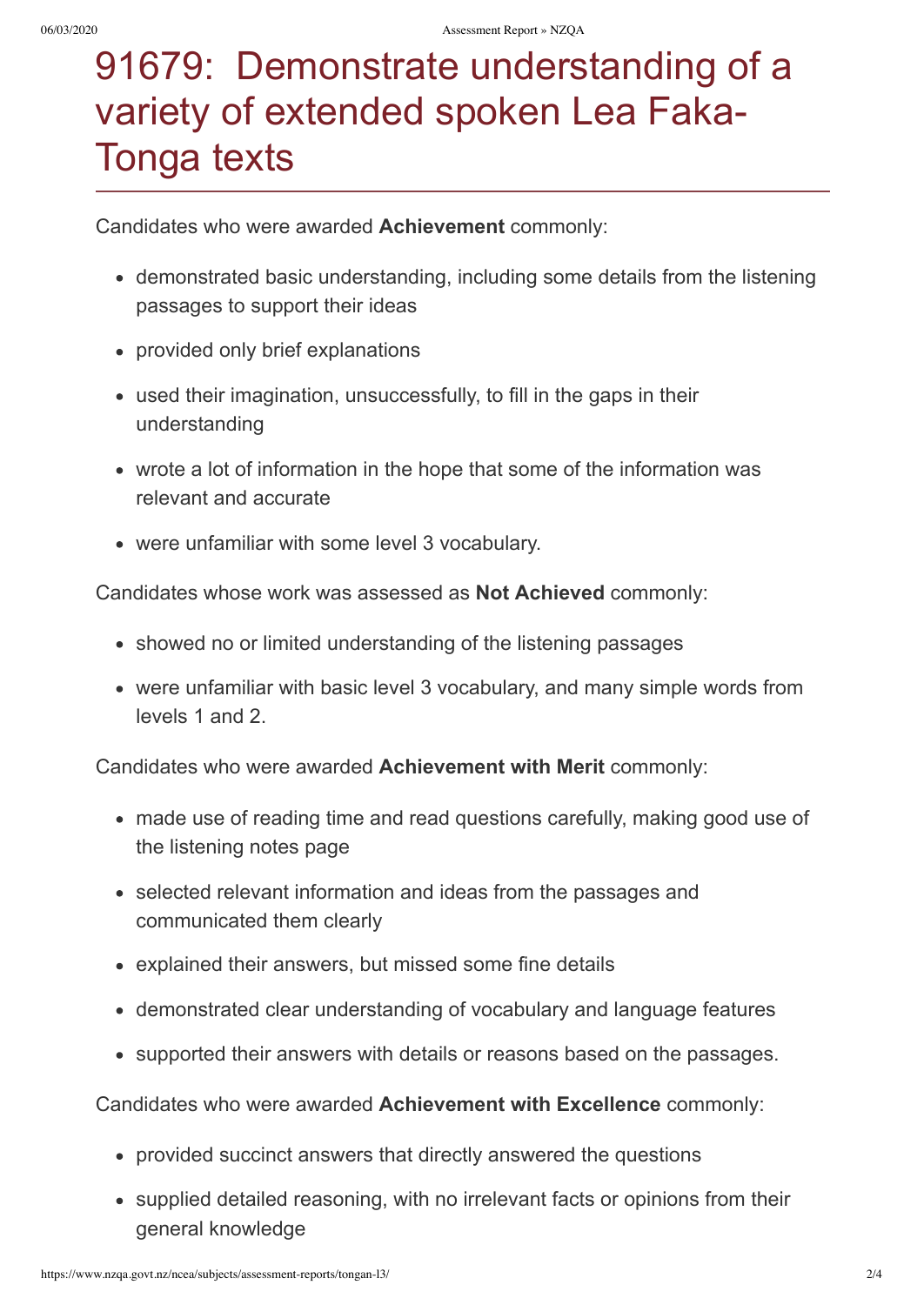- made clear links between information across each passage to support their answers
- developed answers that showed understanding of the implied meanings and conclusions within the listening passages
- used well-chosen details to support ideas
- structured their answers logically and clearly.

## 91682: Demonstrate understanding of a variety of extended written and/or visual Lea Faka-Tonga texts

Candidates who were awarded **Achievement** commonly:

- demonstrated basic understanding, including some details from the texts to support their ideas
- provided only brief explanations
- used their imagination, unsuccessfully, to fill in the gaps in their understanding
- wrote a lot of information in the hope that some of the information was relevant and accurate
- were unfamiliar with some level 3 vocabulary.

Candidates whose work was assessed as **Not Achieved** commonly:

- showed no or limited understanding of the written texts
- copied parts of the texts for an answer, which indicated they did not understand the gist of the texts
- were unfamiliar with basic level 3 vocabulary, and many simple words from levels 1 and 2.

Candidates who were awarded **Achievement with Merit** commonly:

- selected relevant information and ideas from the texts and communicated them clearly
- explained their answers, but missed some fine details